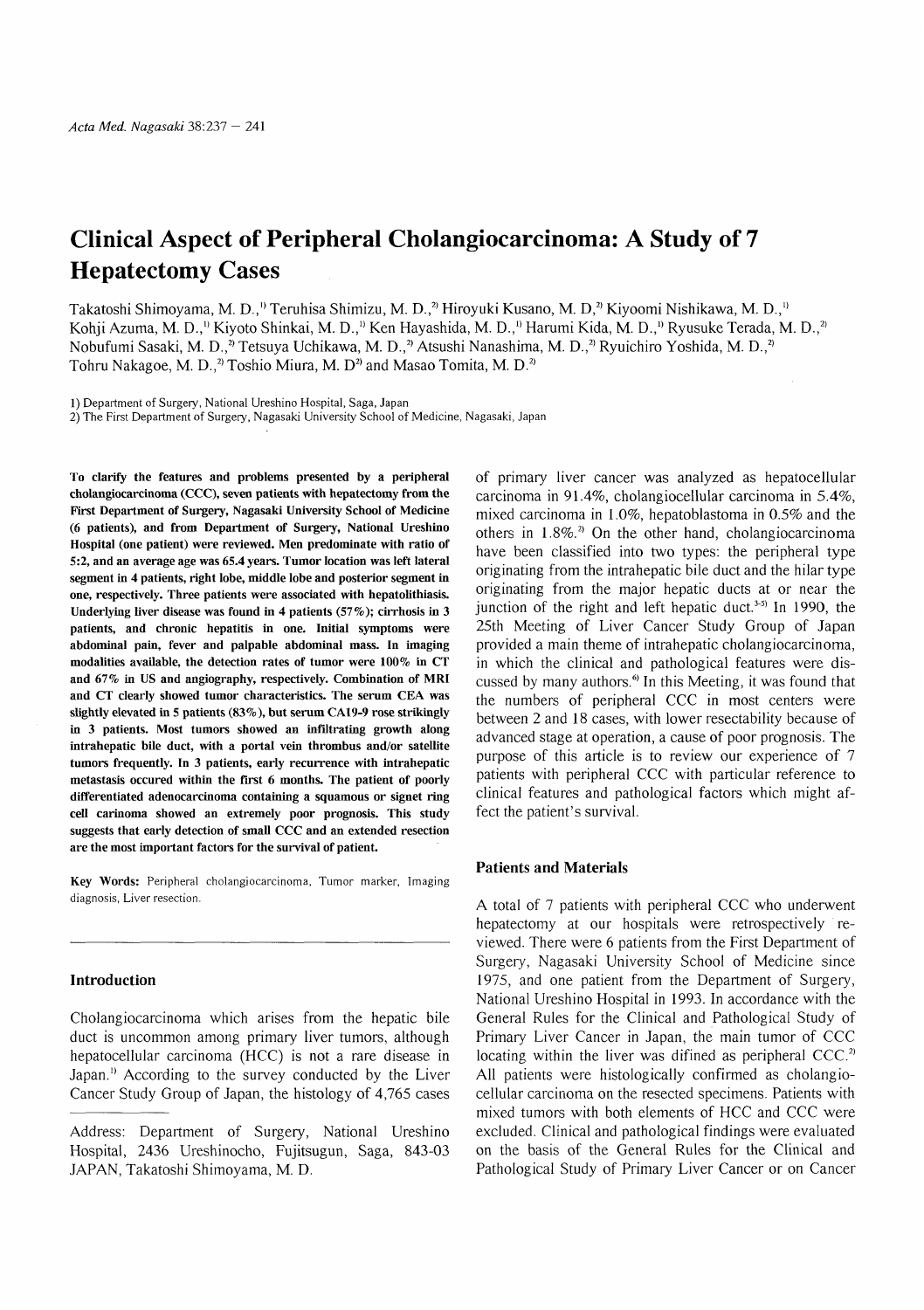## of Biliary Tract in Japan.<sup>23)</sup>

## **Results**

### Clinical features

There were 5 men and 2 women ranging from 56 to 79 years of age, with an average of 65.4 years. Primary sites of the tumor were the lateral segment in 4 patients, and the right lobe, the middle lobe and the posterior segment in one, respectively. Peripheral CCC associated with hepatolithiasis was found in 3 patients (Table 1). Initial symptoms and physical findings were usually nonspecific. Five patients presented with abdominal pain and/or fever, two patients had a palpable mass, and one patient was detected the tumor during follow-up examination for underlying liver disease (Case 3). One patient was diagnosed during operation for gastric ulcer (Case 1). No patient had jaundice or gallstone disease.

## Imaging Modalities

The detection for tumor by ultrasonography (US), computed tomography (CT) and angiography are shown in Table 1. For peripheral CCC, CT had the highest detection rate (100%) compared with angiography and US (67%, respectively). In 2 patients associated with hepatolithiasis, it was difficult to detect the tumor by US. The MRI examination was performed for the recent case (Case 7). The tumor was shown as an irregular central hypointensity on T1-weighted imaging and as a hyperintensity with an irregular central area of hypointensity on T2-weighted imaging (Fig. 1). One patient (Case 2) was histologically comfirmed cholangiocarcinoma by US-guided needle biopsy.

### Tumor markers

The values of serum AFP, CEA, CA19-9 and HBsAg of patients are tabulated in Table 2. In 5 out of 6 patients T. Shimoyama et al.: Peripheral Cholangiocarcinoma

(83%), the serum CEA value was maderately elevated. Three patients showed a remarkable rise of serum CA19-9 more than 1,000U/mI. Only one patient (Case 2) had abnormal serum AFP levels with 1,365ng/ml. None had positive serum HBsAg.



Fig. 1. Sagital Ti-weighted MR imaging of peripheral CCC in Case 7 showing 7.0  $\times$  4.2cm low-intensity area in middle lobe (above). Also mass on transverse T2-weighted MR imaging was high-intensity, with an irregular central area of hypointensity (below).

| No.<br>Age, Sex                  | $56 \cdot M$         | $61 \cdot M$      | $61 \cdot M$               | $60 \cdot F$                  | $67 \cdot F$      | h<br>$79 \cdot M$                   | $69 \cdot M$       |
|----------------------------------|----------------------|-------------------|----------------------------|-------------------------------|-------------------|-------------------------------------|--------------------|
| Tumor<br>Location<br>Stone       |                      | D                 | ι.                         |                               | PA<br>+           |                                     | M                  |
| US.<br>$CT$ -scan<br>Angiography | ND<br>ND<br>$+$      | ┿                 | $+$<br>$^{+}$<br>$\ddot{}$ | NR.<br>$\ddot{}$<br><b>ND</b> |                   | <b>NR</b><br>$\ddot{}$<br><b>NR</b> | +<br>NR.           |
| Resection<br>Survival            | HR2(L, M)<br>6M died | HR1(P)<br>3M died | HR1(L)<br>9M died          | HR1(L)<br>3Y11M died          | HR1(P)<br>3M died | HR1(L)<br><b>CBD</b><br>7M died     | HR1(M)<br>7M alive |

Table 1. Clinical Features of Cholangiocarcinoma

ND: not done, NR: not remarkable, +: positive findings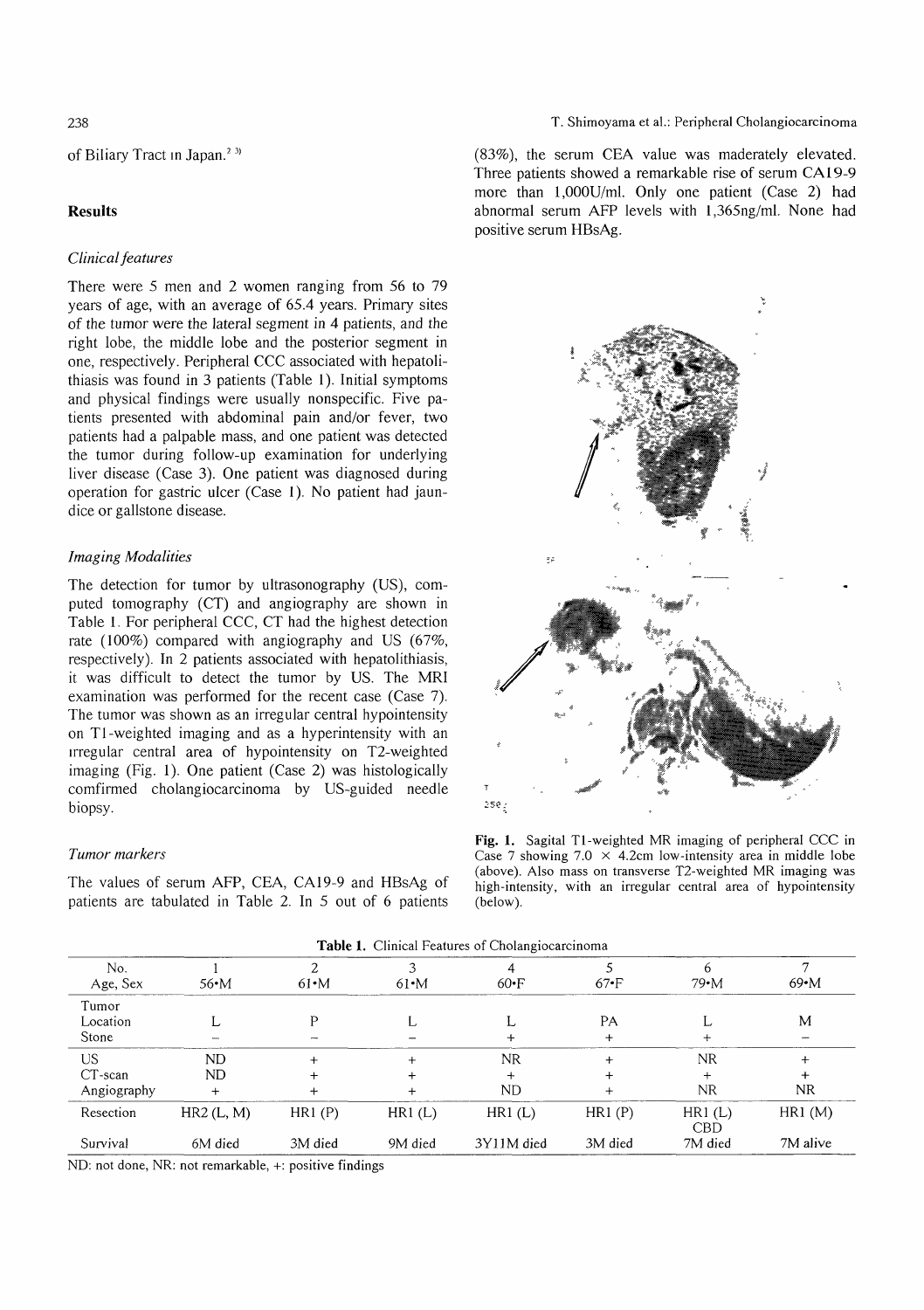#### T. Shimoyama et al.: Peripheral Cholangiocarcinoma

| <b>THOME 2.</b> Laboratory Findings on Admission |                 |                    |                  |                   |               |                      |                          |  |
|--------------------------------------------------|-----------------|--------------------|------------------|-------------------|---------------|----------------------|--------------------------|--|
| No.<br>Age, Sex                                  | $56 \cdot M$    | $61 \cdot M$       | $61 \cdot M$     | $60 \cdot F$      | $67 \cdot F$  | $79 \cdot M$         | $69 \cdot M$             |  |
| $AFP$ ng/ml<br>$CEA$ ng/ml<br>$CA19-9$ U/ml      | 4.0<br>ND<br>ND | 1,365<br>6.6<br>35 | 5.0<br>2.9<br>31 | 3.8<br>l .9<br>ND | 4. 1<br>3.363 | 5.7<br>5. I<br>1.204 | 4.7<br>2,600             |  |
| $HB_s$ -Ag<br>$HBs$ -Ab                          | ND<br>ND        | -                  |                  |                   | $\sim$        |                      | $\overline{\phantom{a}}$ |  |

**Table 2.** Laboratory Findings on Admissi

ND: not done

#### Pathologic Features

Pathologic findings of the tumors removed at operation are summarized in Table 3. Four out of 7 patients (57%) had underlying liver diseases; chronic hepatitis in one (14%); and cirrhosis in 3 (43%). But, none had severe cirrhosis. The remaining 3 patients showed the normal liver. The maximum diameter of tumors ranged from 2.0cm to 13.0cm. Following classification of the macroscopic distribution of the primary liver cancer, there were 5 patients of "massive" , one patient of "nodular" and the other one of "multinodular" "multinodular", of which 6 patients demonstrated infiltrating growth along intrahepatic bile duct (Fig. 2 and 3). Only one patient had the thinly encapsulated tumor which showed expanding growth. The histology of tumor was well differentiated adenocarcinoma in 4 patients, moderately differentiated adenocarcinoma in one, and poorly differentiated adenocarcinoma in 2. However, in a part of the region of poorly differentiated adenocarcinoma, a component of signet ring cell or adenosquamous cell carcinoma was observed. Microscopically, the presence of tumor thrombus in small portal branches  $(Vp_1)$  was observed in 5 patients  $(71\%)$ .

| <b>ratio</b> : ratifological riflumgs of Fullion |                 |                     |                   |                |                   |                   |                   |  |  |
|--------------------------------------------------|-----------------|---------------------|-------------------|----------------|-------------------|-------------------|-------------------|--|--|
| No.<br>Age, Sex                                  | 56•M            | 2<br>$61 \cdot M$   | $61 \cdot M$      | $60 \cdot F$   | 5<br>$67 \cdot F$ | 6<br>$79 \cdot M$ | 7<br>$69 \cdot M$ |  |  |
| Tumor size (cm)                                  | $5 \times 6$    | $10 \times 10$      | $2.2 \times 2$    | $4.5 \times 3$ | $13 \times 8$     | $7 \times 3.5$    | $7 \times 4.2$    |  |  |
| Growth form                                      | massive         | multiple<br>nodular | single<br>nodular | massive        | massive           | massive           | massive           |  |  |
| s                                                | $S_1$           | $S_2$               | $S_1$             | $S_2$          | $S_1$             | $S_1$             | $S_1$             |  |  |
| vp                                               |                 |                     | $\mathbf 0$       |                |                   |                   | $\mathbf{0}$      |  |  |
| ÍМ                                               | IM <sub>1</sub> | IM <sub>2</sub>     | IM <sub>1</sub>   | $IM_0$         | $IM_t$            | IM <sub>0</sub>   | IM <sub>t</sub>   |  |  |
| P                                                | P <sub>0</sub>  | $P_{i}$             | P <sub>o</sub>    | P <sub>o</sub> | $P_0$             | P <sub>o</sub>    | P <sub>o</sub>    |  |  |
| Cell                                             |                 |                     |                   |                |                   |                   |                   |  |  |
| differentiation                                  | well            | poorly              | moderate          | well           | poorly            | well              | well              |  |  |
|                                                  | pap             | sig                 |                   |                | as                |                   |                   |  |  |
| Stage                                            | Ш               | III                 | $_{\rm II}$       | III            | III               | III               | Ш                 |  |  |
| Noncancerous                                     |                 |                     |                   |                |                   |                   |                   |  |  |
| tissue                                           | LC              | LC                  | LC                | NC             | NC                | CН                | <b>NC</b>         |  |  |

Table 3. Pathological Findings of Tumor

NC: noncirrhotic liver, CH: chronic hepatitis, LC: liver cirrhosis, pap: papillary, sig: signet ring cell, as: adenosquamous.



Fig. 2. Cut surface of peripheral CCC in Case 3 showing 2.2  $\times$ 2cm grey-white tumor which infiltrates along the intrahepatic bile duct (arrow).

Fig. 3. Histological findings in Case 6 showing periductal invasion of CCC (H. E. X 36).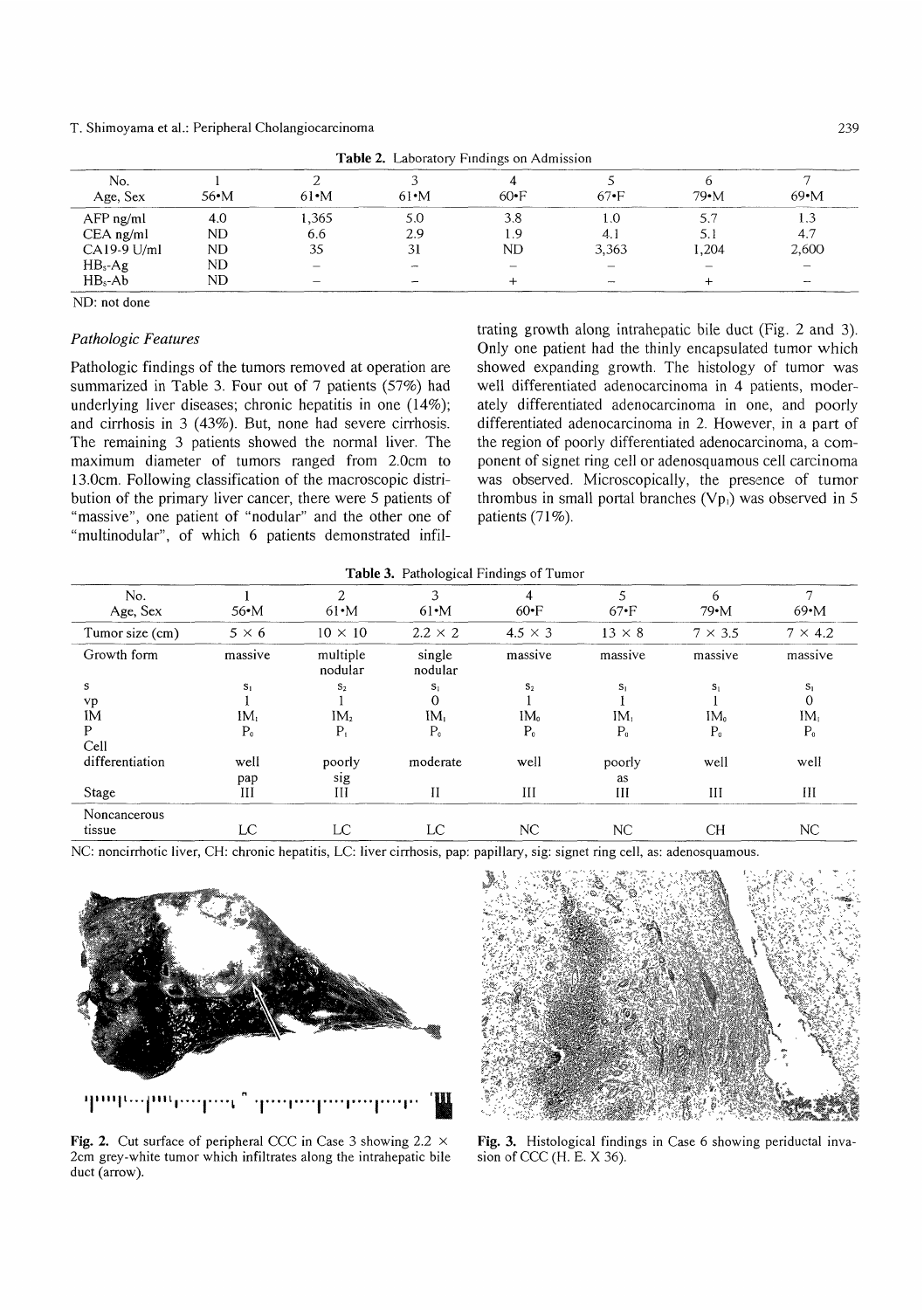240

All main tumors of 7 patients were surgically removed (Table 1). In one patient (Case 7) who underwent middle hepatic lobectomy, a satellite tumor infiltrating the middle hepatic vein was left in place. This satellite nodule was repeatedly treated by transhepatic Ethanol injection therapy (PEIT) after surgery. He is still alive 7 months after operation. The operations were considered radical in 6 patients judged by intraoperative findings and US or CT. Two of these patients died of cancer-unrelated diseases; hepatic failure in Case 1 and suicide in Case 3. There were 3 recurrences after surgical treatment (Case 2, 4 and 6), i. e., an incidence of 42.9%. Among them, 2 patients with poorly differentiated adenocarcinoma had early recurrence of resected margin and/or intrahepatic matastasis at the first one month, who died 3 and 7 postoperative months, respectively (Case 2 and 6). In Case 2, the tumor of posterior segment showed dense adhesion to parietal peritoneum with milliary dissemination surrounding it  $(P_1)$ , that was considered to be disseminated by preoperative needle biopsy. In patient (Case 4) with well differentiated adenocarcinoma, intrahepatic metastasis was observed at 6 months postoperatively. She was alive with cancer for 3.5 years. The patient with right lobectomy subsequently developed hepatic failure because of cirrhosis, following uneventful course despite medication (Case 1).

## Discussion

It has been generally agreed that the tumor-associated symptoms in the patient with peripheral CCC were uncommon even in advanced stage, a cause of poor prognosis.<sup>6-8)</sup> In the present series, unusual presentations, such as a palpable abdominal mass, intractable pain, fever and periodic follow-up examination for their underlying liver disease led to tumor detection.

Serum CEA and CA19-9 measurements have been frequently the useful screening test of CCC to differentiate from HCC. In Japan series, the positive rate of CEA for cholangiocarcinoma was  $42.7\%$ <sup>9</sup> However, there was none of our patient whose serum CEA measurement was the first diagnostic clue for CCC, although serum CEA values in 83% of the patients were moderately elevated. Therefore, the utility of serum CEA measurement for CCC has some limitation. An extremely high elevation of serum CA19-9 level higher than 1,000U/ml was found in our 3 patients in agreement with other reports with high frequency ranging from  $70\%$  to  $80\%$ .<sup>6</sup> This suggested that serum CA19-9 measurement might be useful as a screening test for peripheral CCC. The elevation of serum AFP level were occasionally observed. In our series, only one patient showed a remarkable rise of serum AFP higher than 1,000ng/ml. Japan series described similar cases in 6.4% among 205 cholangiocarcinoma.3) Thus, initial and laboratory abnormalities are generally minimal with this tumor, so that the role of imaging procedures for diagnosis of the tumor is important.

According to Japan series, the detection rates for cholangiocarcinoma by US, CT and angiography were described as 92%, 94% and 83%, respectively.<sup>12)</sup> However, US or CT findings of peripheral CCC have previously been described as somewhat nonspecific. This tumor usually manifests as a low-attenuation homogeneous mass with irregular mar- $\sin^{10}$  Recently, the useful information of MR imaging on peripheral cholangiocarcinoma have been published in several articles.  $10-12$ <sup>2</sup> Tani et al, in a prospective study comparing CT and MR imaging on the patients with this tumor, indicated that MR (long TR/TE SE) imaging was the most effective initial screening method in demonstrating the presence and determining resectability.<sup>12)</sup>

Cholangiocarcinoma associated with hepatolithiasis was uncommon, ranging from 1.5 to 9.4% among hepatolithiasis.13' This tumor usually occurs in the left intrahepatic duct. However, the diagnosis is very difficult. In one of our patients, the tumor was overlooked because images of US and CT were insufficient to demonstrate the mass due to the coexistence of stones. The possibility of existence of peripheral CCC should still be kept in mind even if the preoperative examination of hepatolithiasis is negative for associated carcinoma. On the other hand, underlying liver disease was present in 4 of our patients, a figure much lower than for HCC and in agreement with Japan series with incidence of 9.9% fibrosis and 14% cirrhosis.<sup>2)</sup>

Most peripheral CCC, regardless of their cause, develop in the small bile ducts and grow in a nodular, massive, or diffuse pattern with early infiltration into the hepatic parenchyma. Although the process of this morphogenesis differs from that of HCC, several important pathologic features of this tumor affecting the prognosis have been pointed out. These include the growth pattern infiltrating along intrahepatic duct, the direct invasion to portal vein branches, the infiltration into surrounding nerves, lymphatic metastasis clustered along hepatic arteries and/or celiac arteries, and the presence of satellite tumors.<sup> $6, 14, 15$ </sup> In this series, we confirmed histologically these factors by the analysis of the resected specimens.

For hepatic resection of peripheral CCC, the important factors are these pathological features. However, the prognosis is still extremely poor despite curative resection.<sup>6)</sup> Three patients (43%) of our series subsequently developed recurrences at resected margin and/or intrahepatic metastasis within 6 months after operation. Especially, early recurrence was observed in 2 patients with poorly differentiated adenocarcinoma containing a component of signet ring cell carcinoma or adenosquamous cell carcinoma. Nakajima, et al. reported a poor prognosis of the patient with cholangiocarcinoma containing a component of squamous or adenosquamous cell carcinoma. 16) It seems that the